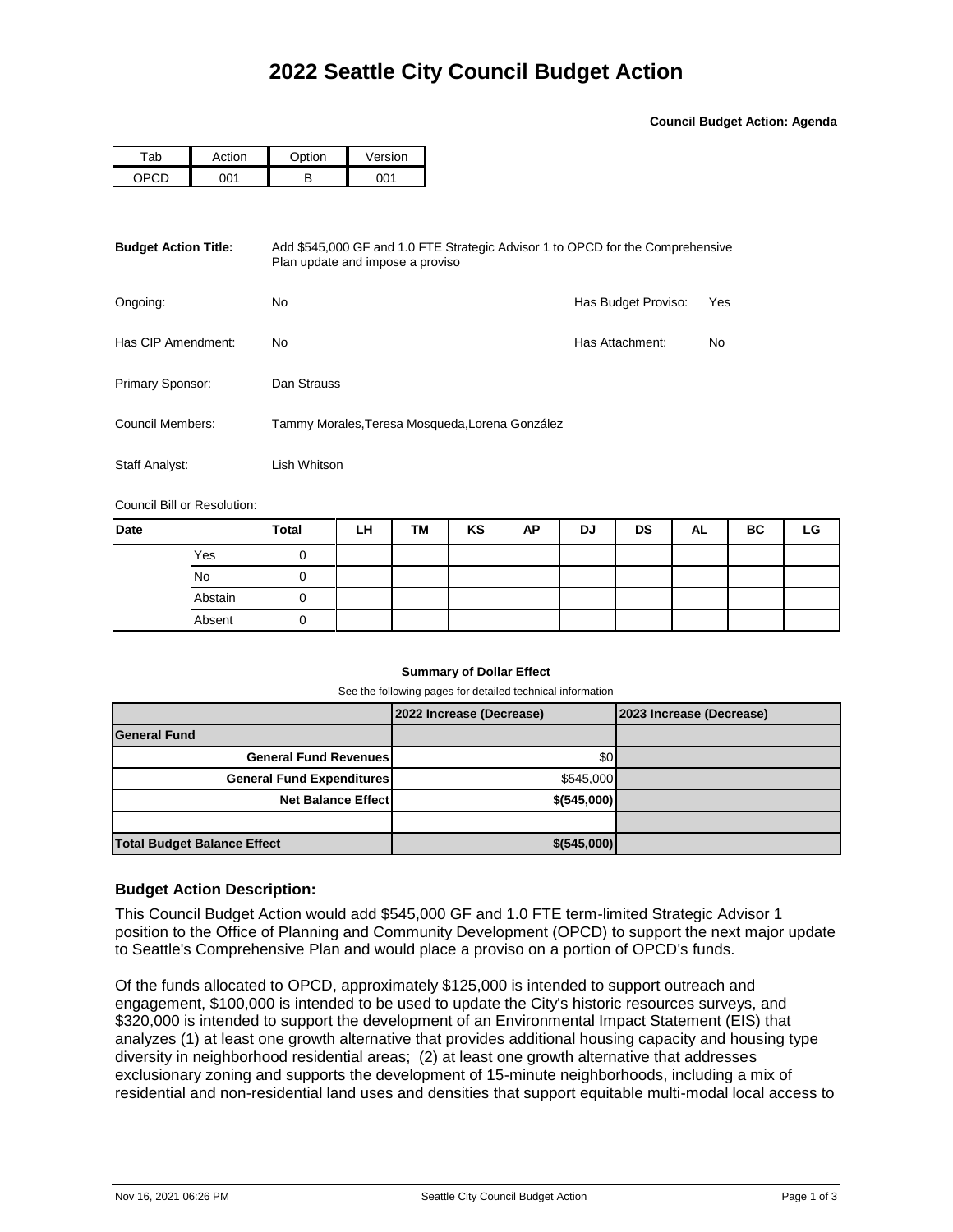## **2022 Seattle City Council Budget Action**

| -ab | ction | $\sim$ htion | Version |  |  |
|-----|-------|--------------|---------|--|--|
|     | ነበ 1  |              |         |  |  |

everyday needs in locations across the city, both inside and outside of urban villages; and (3) at least one growth alternative that uses other strategies to minimize the displacement of low-income residents and Black, Indigenous and People of Color communities. The increased funding is intended to support the analysis of a range of alternatives and zoning changes to implement the preferred alternative. The areas of study 1-3 identified above could be combined into one alternative or studied separately. In developing the EIS scope, OPCD should consider other actions to increase residential building capacity, such as those listed in RCW 36.70A.600.

In the 2021 budget, OPCD received \$100,000 for outreach and engagement and \$30,000 for development of the EIS. The 2022 Proposed Budget includes an additional \$50,000 for outreach and engagement and \$300,000 total for the EIS work. The Mayor's 2022 Proposed Budget assumes an additional \$95,000 would be budgeted for 2023, resulting in a total of \$425,000 for the EIS and \$150,000 for outreach and engagement over three years.

This amendment would increase funding between the 2021 and 2022 budgets to \$275,000 for outreach and engagement, \$650,000 for the EIS, and \$100,000 for historic resources surveys to support the environmental review. Additional funding may be needed in 2023 and 2024 to complete the EIS and undertake additional outreach and engagement and public education prior to Council adoption of an updated Comprehensive Plan.

Term-limited position authority is provided in order to allow OPCD to hire staff to support this work, such as (1) staff to support outreach, engagement, and public education to disseminate information and collect feedback about potential land use changes and make the proposed policy changes easily understood through the use of accessible language, particularly to communities that have historically been left out of conversations about growth and development; or (2) staff to provide capacity at OPCD for developing implementing regulations that could be considered by the City concurrently with the Comprehensive Plan major update. This term-limited authority would end at the end of 2024.

A proviso would be added to some of the EIS funding for OPCD. The proviso would read:

"Of the appropriation in the 2022 budget for the Office of Planning and Community Development (OPCD)'s Planning Budget Summary Level (BO-PC-X2P00), \$300,000 is appropriated to be used solely for the purpose of retaining a consultant or consultants to prepare an Environmental Impact Statement (EIS), if it is determined by OPCD that an EIS is warranted based on the probable environmental impacts of the next major Comprehensive Plan update. If required, OPCD shall contract for consultant assistance to prepare an EIS. The appropriation may not be used for any other purpose. Furthermore, none of the money so appropriated may be spent unless the Chair of the Council's Land Use and Neighborhoods committee, or the successor committee with purview over the Office of Planning and Community Development, files a certification with the City Clerk that OPCD has briefed the committee on the conformance of any EIS scope with this proviso.

If OPCD determines that an EIS is necessary for the next major update, the EIS must include, but is not limited to:

1. At least one growth alternative that provides additional housing capacity and housing type diversity in neighborhood residential areas.

2. At least one growth alternative that addresses exclusionary zoning and supports the development of 15-minute neighborhoods, including a mix of residential and non-residential land uses and densities that support equitable multi-modal local access to everyday needs in locations across the city, both inside and outside of urban villages.